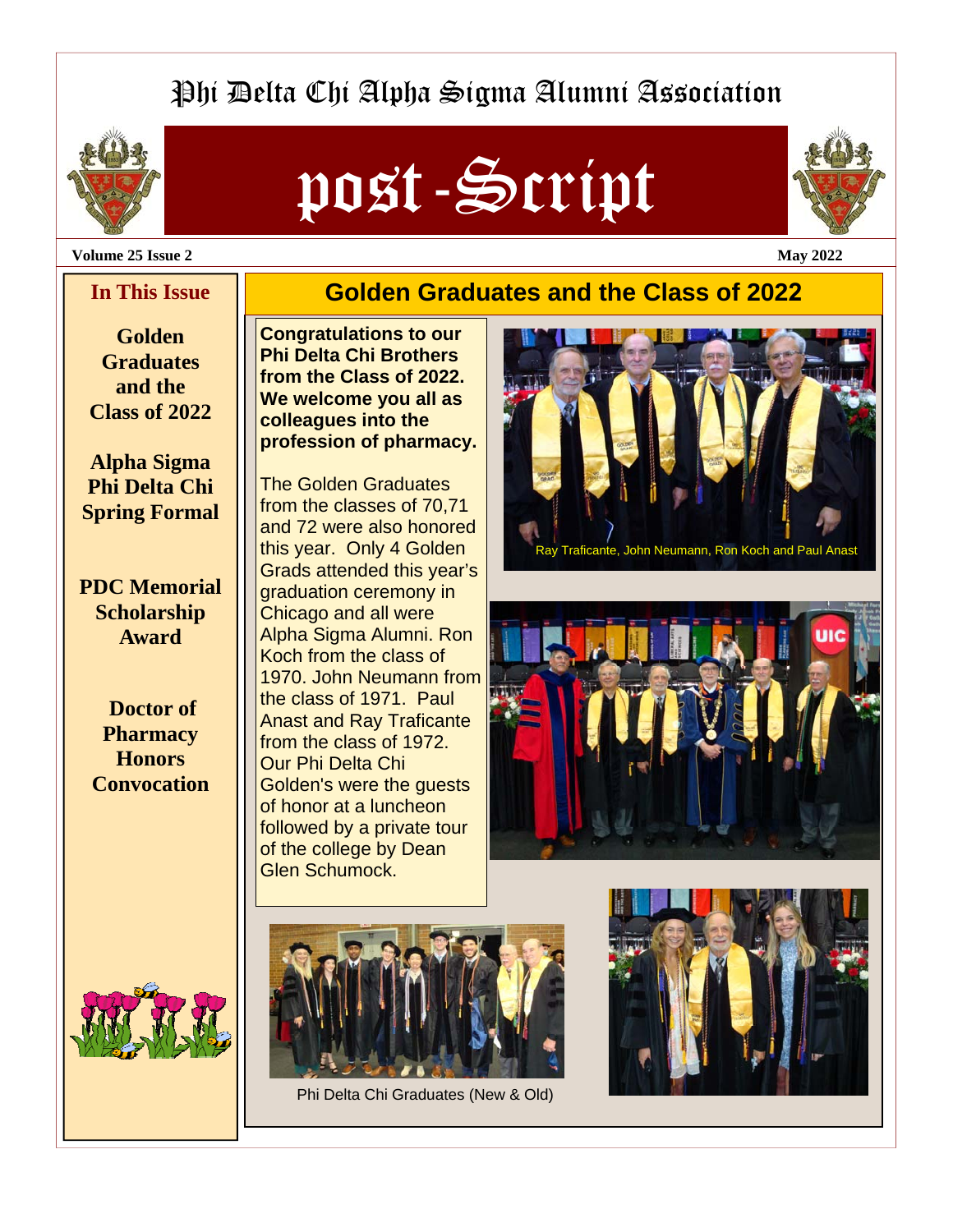## **Spring Formal 2022 - Photos**

Because of covid19, the original plans for the Spring Formal were put on hold. As soon as the covid19 restrictions were lifted, members of the collegiate chapter found a suitable venue on the Spirit of Chicago. Unfortunately, our Alumni Chapter received notice of the re-scheduled Spring Formal only a few days before the scheduled date of the event. Those in attendance were treated to a wonderful dinner, cruise and dancing.













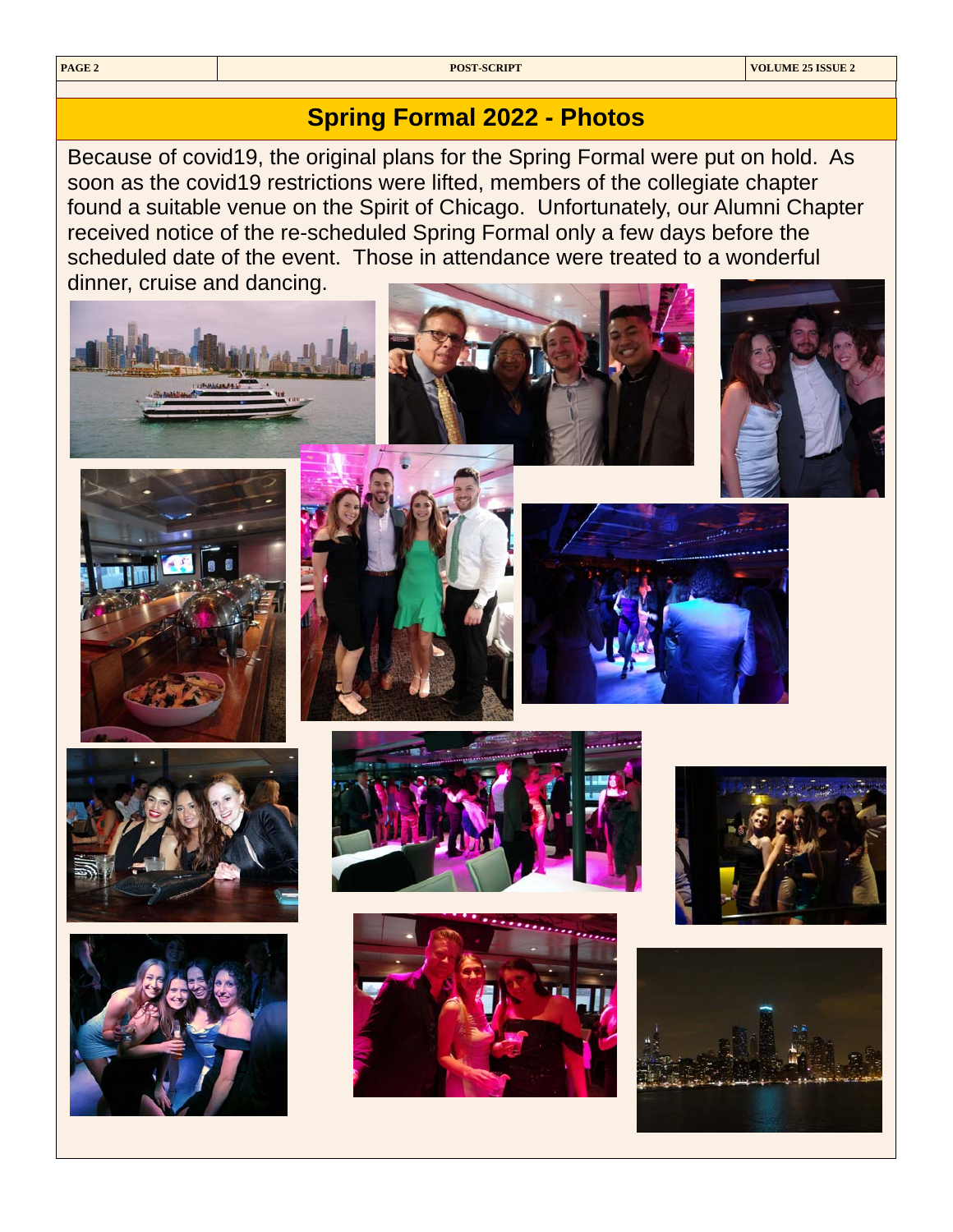# **Phi Delta Chi Memorial Scholarship Presentation at**

 **The 70th Annual Honors Convocation** 

Each year since 2004 the University of Illinois, College of Pharmacy Scholarship Committee has selected a student(s) to receive the Phi Delta Chi Memorial Scholarship. This selection is done anonymously to remove all bias. Our scholarship is presented annually to a third year PDC Brother entering the last year of Pharmacy school who has demonstrated leadership in the fraternity, participated in community outreach programs and is active in other student organizations on campus. Our Alumni Association recognizes the importance of this involvement as students go on to their future careers in pharmacy.

 Congratulations to Brother Abby Greenwood, this year's deserving winner of the Phi Delta Chi Memorial Scholarship. This year Ray Traficante, who served as Faculty Advisor to the Alpha Sigma Chapter for 19 years (1993 to 2011) was at the college to congratulate Abby.



## **Thirty other Phi Delta Chi Brothers won a total of 32 other scholarships and awards at this year's Convocation.**

Congratulations to our collegiate Brothers!!

Yekaterina Antonishina, Kassidee Aufderheide, Matt Baugh, Daniel Beckman, Jessica Brener, Priscilla Carranza, Blanche Danecek,Emilio De La Rosa Gonzalez, Sara Ganas, Eden Gebre, Rachel Goldberg, Celeste Guzman, Theresa Ho, Alexandra Kania, Nicole Kozlowski, Cayley Krkljes, Klaudia Kruczak, Dominika Kulka, GeMiracle Lee, Jean Lee, Rachel Loy, Justyna Mastalerz, Michael McShan, James Motyka, Reine Anita Nguekeng, Parker Quinlan, Tara Tanriverdi, Seva Tikhomirov, Alexandra Wierzbiak and David Zhao

COP Scholarship Page LINK:

<https://pharmacy.uic.edu/alumni-and-giving/scholarships/>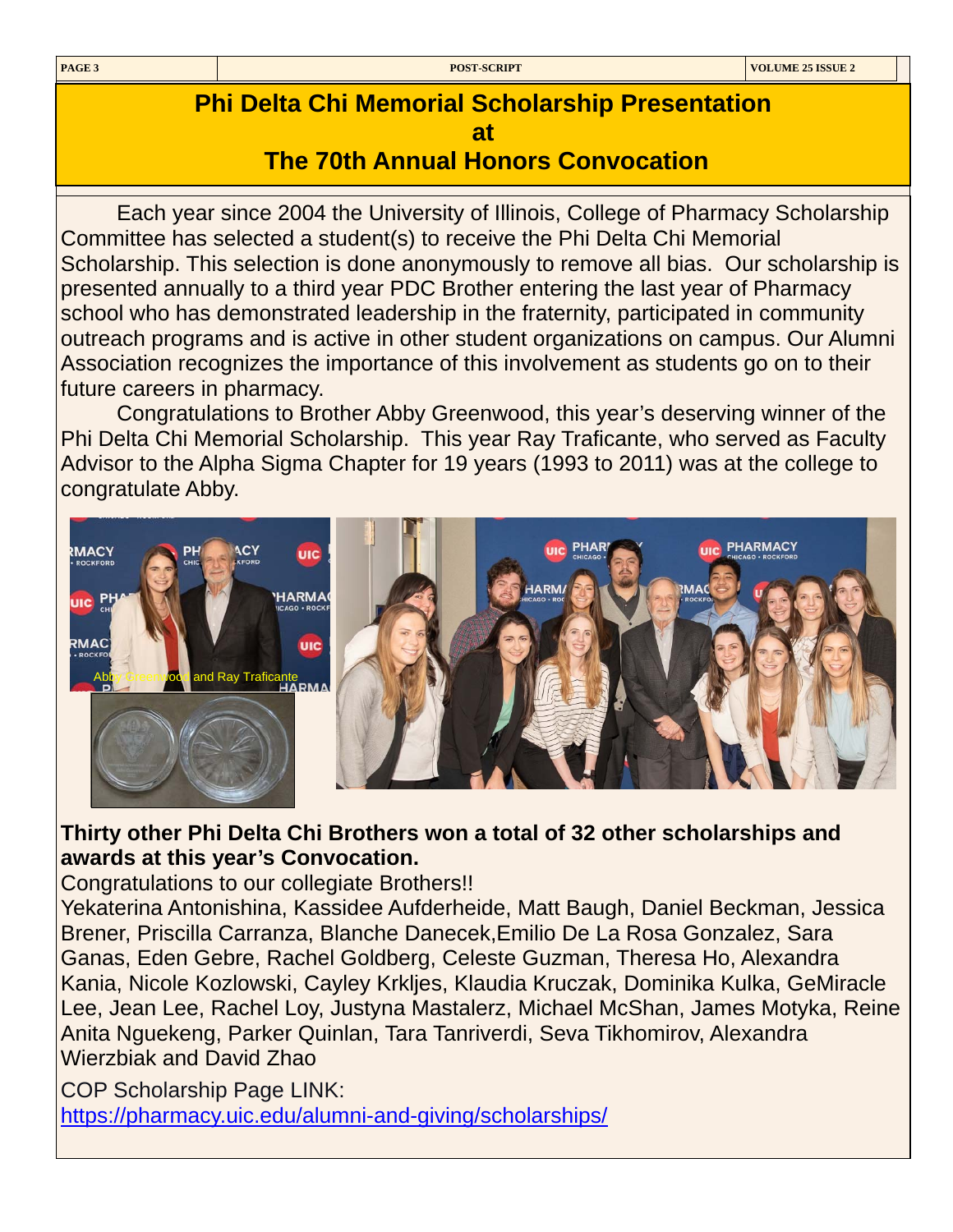## **Alumni Chapter Business Meeting - Sunday June 26th, 2022**

The Alumni Chapter business meeting will be held at Palmer Place Restaurant - 56 South LaGrange Road in LaGrange, IL. **The meeting will begin at 1PM .** We hope to see many members at the meeting! There is plenty of parking available in the parking lot directly behind the restaurant. Please let use know if you plan on attending. [AlphaSigmaPDC@gmail.com](mailto:AlphaSigmaPDC@gmail.com)



<https://palmerslagrange.com/>